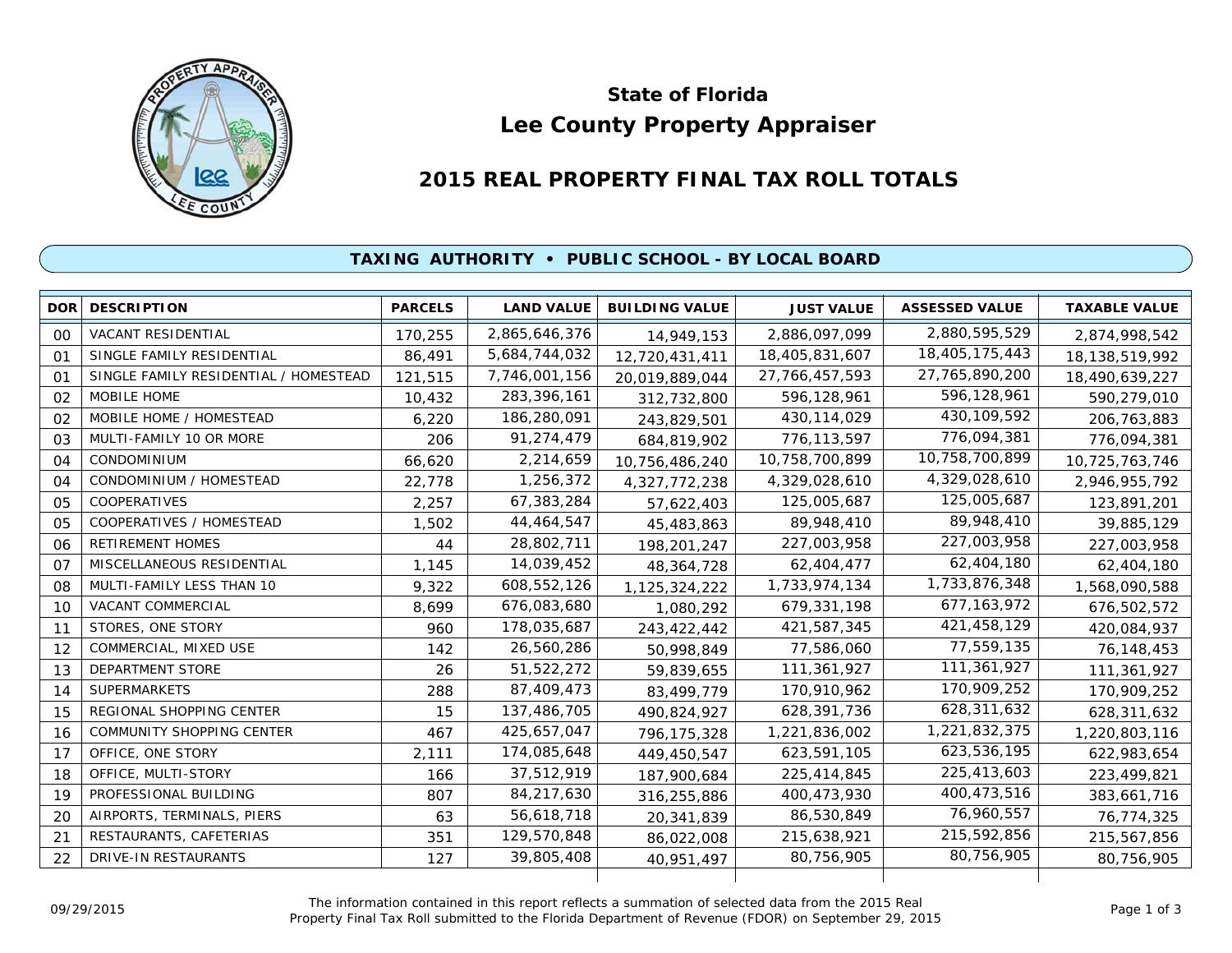### **TAXING AUTHORITY • PUBLIC SCHOOL - BY LOCAL BOARD**

| 193,728,791<br>75, 752, 933<br>193,728,791<br>FINANCIAL INSTITUTIONS<br>23<br>208<br>117,975,858<br>193,728,791<br>6,034,970<br>285,708<br>6,034,970<br>INSURANCE COMPANY OFFICES<br>42<br>24<br>5,749,262<br>6,034,970<br>5,254,974<br>1,326,664<br>5,254,974<br>25<br>REPAIR SERVICE SHOPS<br>40<br>5,254,974<br>3,928,310<br>23,296,276<br>12,475,133<br><b>SERVICE STATIONS</b><br>23,296,276<br>26<br>68<br>10,821,143<br>23,296,276<br>300,444,734<br>143, 363, 260<br>AUTO SALES, REPAIR, ETC<br>300,865,893<br>27<br>604<br>157,081,474<br>300, 318, 463<br>505,201,724<br>366,447,714<br>PARKING LOTS, MH PARKS, ETC<br>505,334,786<br>28<br>160<br>138,754,010<br>503,725,017<br>76,488<br>WHOLESALE, PRODUCE, MFG<br>60,368<br>29<br>76,488<br>$\mathbf{1}$<br>76,488<br>16,120<br>1,382,414<br>863,153<br>1,382,414<br><b>FLORISTS, GREENHOUSES</b><br>8<br>30<br>519,261<br>1,382,414<br>677,963<br>567,702<br>677,963<br>DRIVE-IN THEATER, OPEN STADIUM<br>31<br>$\mathbf{1}$<br>677,963<br>110,261<br>25,967,045<br>53<br>9,058,107<br>25,967,045<br>32<br>ENCLOSED THEATER/AUDITORIUM<br>17,679,480<br>16,908,938<br>14,250,721<br>NIGHT CLUBS, LOUNGES, BARS<br>49<br>6,902,614<br>14,250,721<br>33<br>14,250,721<br>7,348,107<br>23,785,351<br>5,924,256<br>BOWLING ALLEYS, RINKS, ARENAS<br>23,785,351<br>34<br>16<br>23,785,351<br>17,861,095<br>22,565,946<br>11,691,871<br>TOURIST ATTRACTIONS<br>22,565,946<br>35<br>14<br>22,565,946<br>10,874,075<br>7,316,958<br>4,362,477<br>37<br><b>RACE TRACKS</b><br>7,316,958<br>7,316,958<br>$\mathbf{1}$<br>2,954,481<br>133,764,092<br>72,614,335<br>GOLF COURSE, DRIVING RANGE<br>134,158,841<br>38<br>133,764,092<br>130<br>61,149,757<br>1,051,401,003<br>HOTELS, MOTELS<br>317<br>245,043,107<br>1,051,518,989<br>39<br>806, 357, 896<br>1,051,121,908<br>94,484,624<br><b>VACANT INDUSTRIAL</b><br>93,968,026<br>94,529,030<br>40<br>656<br>94,457,074<br>516,598<br>95,435,920<br>32,933,255<br>95,494,765<br>41<br>LIGHT MANUFACTURING<br>174<br>95,435,920<br>62,502,665<br>3,750,094<br>1,642,530<br>3,750,094<br>42<br><b>HEAVY INDUSTRIAL</b><br>3,750,094<br>4<br>2,107,564<br>7,314,068<br>LUMBER YARDS, SAWMILLS<br>2,121,183<br>43<br>3<br>7,314,068<br>5,192,885<br>7,314,068<br>7,621,310<br>PACKING PLANTS<br>5,010,069<br>7,799,721<br>6<br>44<br>7,621,310<br>2,611,241<br>1,776,616<br>$\mathbf 0$<br>CANNERY, BREWERY, WINERY<br>1,776,616<br>45<br>17<br>1,776,616<br>1,776,616<br>664,666<br>172,163<br>3<br>OTHER FOOD PROCESSING<br>664,666<br>46<br>664,666<br>492,503<br>7,175,850<br>4,980,648<br>MINERAL PROCESSING<br>7,175,850<br>47<br>13<br>7,175,850<br>2,195,202<br>872,338,571<br>243, 126, 891<br>873,024,633<br>WAREHOUSING, DISTRIBUTION TERMINALS<br>2,595<br>871,087,940<br>48<br>629,211,680<br>9,923,699<br>7,277,284<br>9,923,699<br><b>OPEN STORAGE</b><br>49<br>41<br>9,923,699<br>2,646,415<br>12,349,345<br><b>CROPLAND CLASS I</b><br>6,941,886<br>71,833,960<br>51<br>121<br>11,954,265<br>5,407,459<br>150,998<br>CROPLAND CLASS II<br>150,998<br>3,313,700<br>52<br>150,998<br>$\mathbf{1}$<br>$\Omega$<br>2,708,513<br>1,398,087<br>53<br>CROPLAND CLASS III<br>23,894,756<br>2,367,543<br>33<br>1,310,426<br>2,309,437<br>TIMBERLAND INDEX 90+<br>1,941,867<br>15,079,079<br>54<br>50<br>367,570<br>2,108,494<br>56,753,450<br><b>GRAZING LAND CLASS I</b><br>16,031,938<br>212,047,431<br>538<br>60<br>43,866,721<br>40,721,512<br>50,057,754<br><b>GRAZING LAND CLASS II</b><br>15,390,167<br>218,336,317<br>688<br>61<br>35,079,818<br>34,667,587<br>12,548,831<br>5,592,452<br><b>GRAZING LAND CLASS III</b><br>83,007,806<br>62<br>254<br>9,903,297<br>6,956,379<br>4, 182, 105<br>1,009,939<br>18,795,976<br><b>GRAZING LAND CLASS IV</b><br>63<br>65<br>3,172,166<br>3,061,161<br>3,606,894<br><b>GRAZING LAND CLASS V</b><br>1,618,334<br>55,008,898<br>64<br>96<br>3,082,800<br>1,988,560 | <b>DOR</b> | <b>DESCRIPTION</b> | <b>PARCELS</b> | <b>LAND VALUE</b> | <b>BUILDING VALUE</b> | <b>JUST VALUE</b> | <b>ASSESSED VALUE</b> | <b>TAXABLE VALUE</b> |
|------------------------------------------------------------------------------------------------------------------------------------------------------------------------------------------------------------------------------------------------------------------------------------------------------------------------------------------------------------------------------------------------------------------------------------------------------------------------------------------------------------------------------------------------------------------------------------------------------------------------------------------------------------------------------------------------------------------------------------------------------------------------------------------------------------------------------------------------------------------------------------------------------------------------------------------------------------------------------------------------------------------------------------------------------------------------------------------------------------------------------------------------------------------------------------------------------------------------------------------------------------------------------------------------------------------------------------------------------------------------------------------------------------------------------------------------------------------------------------------------------------------------------------------------------------------------------------------------------------------------------------------------------------------------------------------------------------------------------------------------------------------------------------------------------------------------------------------------------------------------------------------------------------------------------------------------------------------------------------------------------------------------------------------------------------------------------------------------------------------------------------------------------------------------------------------------------------------------------------------------------------------------------------------------------------------------------------------------------------------------------------------------------------------------------------------------------------------------------------------------------------------------------------------------------------------------------------------------------------------------------------------------------------------------------------------------------------------------------------------------------------------------------------------------------------------------------------------------------------------------------------------------------------------------------------------------------------------------------------------------------------------------------------------------------------------------------------------------------------------------------------------------------------------------------------------------------------------------------------------------------------------------------------------------------------------------------------------------------------------------------------------------------------------------------------------------------------------------------------------------------------------------------------------------------------------------------------------------------------------------------------------------------------------------------------------------------------------------------------------------------------------------------------------------------------------------------------------------------------------------------------------------------------------------------|------------|--------------------|----------------|-------------------|-----------------------|-------------------|-----------------------|----------------------|
|                                                                                                                                                                                                                                                                                                                                                                                                                                                                                                                                                                                                                                                                                                                                                                                                                                                                                                                                                                                                                                                                                                                                                                                                                                                                                                                                                                                                                                                                                                                                                                                                                                                                                                                                                                                                                                                                                                                                                                                                                                                                                                                                                                                                                                                                                                                                                                                                                                                                                                                                                                                                                                                                                                                                                                                                                                                                                                                                                                                                                                                                                                                                                                                                                                                                                                                                                                                                                                                                                                                                                                                                                                                                                                                                                                                                                                                                                                                              |            |                    |                |                   |                       |                   |                       |                      |
|                                                                                                                                                                                                                                                                                                                                                                                                                                                                                                                                                                                                                                                                                                                                                                                                                                                                                                                                                                                                                                                                                                                                                                                                                                                                                                                                                                                                                                                                                                                                                                                                                                                                                                                                                                                                                                                                                                                                                                                                                                                                                                                                                                                                                                                                                                                                                                                                                                                                                                                                                                                                                                                                                                                                                                                                                                                                                                                                                                                                                                                                                                                                                                                                                                                                                                                                                                                                                                                                                                                                                                                                                                                                                                                                                                                                                                                                                                                              |            |                    |                |                   |                       |                   |                       |                      |
|                                                                                                                                                                                                                                                                                                                                                                                                                                                                                                                                                                                                                                                                                                                                                                                                                                                                                                                                                                                                                                                                                                                                                                                                                                                                                                                                                                                                                                                                                                                                                                                                                                                                                                                                                                                                                                                                                                                                                                                                                                                                                                                                                                                                                                                                                                                                                                                                                                                                                                                                                                                                                                                                                                                                                                                                                                                                                                                                                                                                                                                                                                                                                                                                                                                                                                                                                                                                                                                                                                                                                                                                                                                                                                                                                                                                                                                                                                                              |            |                    |                |                   |                       |                   |                       |                      |
|                                                                                                                                                                                                                                                                                                                                                                                                                                                                                                                                                                                                                                                                                                                                                                                                                                                                                                                                                                                                                                                                                                                                                                                                                                                                                                                                                                                                                                                                                                                                                                                                                                                                                                                                                                                                                                                                                                                                                                                                                                                                                                                                                                                                                                                                                                                                                                                                                                                                                                                                                                                                                                                                                                                                                                                                                                                                                                                                                                                                                                                                                                                                                                                                                                                                                                                                                                                                                                                                                                                                                                                                                                                                                                                                                                                                                                                                                                                              |            |                    |                |                   |                       |                   |                       |                      |
|                                                                                                                                                                                                                                                                                                                                                                                                                                                                                                                                                                                                                                                                                                                                                                                                                                                                                                                                                                                                                                                                                                                                                                                                                                                                                                                                                                                                                                                                                                                                                                                                                                                                                                                                                                                                                                                                                                                                                                                                                                                                                                                                                                                                                                                                                                                                                                                                                                                                                                                                                                                                                                                                                                                                                                                                                                                                                                                                                                                                                                                                                                                                                                                                                                                                                                                                                                                                                                                                                                                                                                                                                                                                                                                                                                                                                                                                                                                              |            |                    |                |                   |                       |                   |                       |                      |
|                                                                                                                                                                                                                                                                                                                                                                                                                                                                                                                                                                                                                                                                                                                                                                                                                                                                                                                                                                                                                                                                                                                                                                                                                                                                                                                                                                                                                                                                                                                                                                                                                                                                                                                                                                                                                                                                                                                                                                                                                                                                                                                                                                                                                                                                                                                                                                                                                                                                                                                                                                                                                                                                                                                                                                                                                                                                                                                                                                                                                                                                                                                                                                                                                                                                                                                                                                                                                                                                                                                                                                                                                                                                                                                                                                                                                                                                                                                              |            |                    |                |                   |                       |                   |                       |                      |
|                                                                                                                                                                                                                                                                                                                                                                                                                                                                                                                                                                                                                                                                                                                                                                                                                                                                                                                                                                                                                                                                                                                                                                                                                                                                                                                                                                                                                                                                                                                                                                                                                                                                                                                                                                                                                                                                                                                                                                                                                                                                                                                                                                                                                                                                                                                                                                                                                                                                                                                                                                                                                                                                                                                                                                                                                                                                                                                                                                                                                                                                                                                                                                                                                                                                                                                                                                                                                                                                                                                                                                                                                                                                                                                                                                                                                                                                                                                              |            |                    |                |                   |                       |                   |                       |                      |
|                                                                                                                                                                                                                                                                                                                                                                                                                                                                                                                                                                                                                                                                                                                                                                                                                                                                                                                                                                                                                                                                                                                                                                                                                                                                                                                                                                                                                                                                                                                                                                                                                                                                                                                                                                                                                                                                                                                                                                                                                                                                                                                                                                                                                                                                                                                                                                                                                                                                                                                                                                                                                                                                                                                                                                                                                                                                                                                                                                                                                                                                                                                                                                                                                                                                                                                                                                                                                                                                                                                                                                                                                                                                                                                                                                                                                                                                                                                              |            |                    |                |                   |                       |                   |                       |                      |
|                                                                                                                                                                                                                                                                                                                                                                                                                                                                                                                                                                                                                                                                                                                                                                                                                                                                                                                                                                                                                                                                                                                                                                                                                                                                                                                                                                                                                                                                                                                                                                                                                                                                                                                                                                                                                                                                                                                                                                                                                                                                                                                                                                                                                                                                                                                                                                                                                                                                                                                                                                                                                                                                                                                                                                                                                                                                                                                                                                                                                                                                                                                                                                                                                                                                                                                                                                                                                                                                                                                                                                                                                                                                                                                                                                                                                                                                                                                              |            |                    |                |                   |                       |                   |                       |                      |
|                                                                                                                                                                                                                                                                                                                                                                                                                                                                                                                                                                                                                                                                                                                                                                                                                                                                                                                                                                                                                                                                                                                                                                                                                                                                                                                                                                                                                                                                                                                                                                                                                                                                                                                                                                                                                                                                                                                                                                                                                                                                                                                                                                                                                                                                                                                                                                                                                                                                                                                                                                                                                                                                                                                                                                                                                                                                                                                                                                                                                                                                                                                                                                                                                                                                                                                                                                                                                                                                                                                                                                                                                                                                                                                                                                                                                                                                                                                              |            |                    |                |                   |                       |                   |                       |                      |
|                                                                                                                                                                                                                                                                                                                                                                                                                                                                                                                                                                                                                                                                                                                                                                                                                                                                                                                                                                                                                                                                                                                                                                                                                                                                                                                                                                                                                                                                                                                                                                                                                                                                                                                                                                                                                                                                                                                                                                                                                                                                                                                                                                                                                                                                                                                                                                                                                                                                                                                                                                                                                                                                                                                                                                                                                                                                                                                                                                                                                                                                                                                                                                                                                                                                                                                                                                                                                                                                                                                                                                                                                                                                                                                                                                                                                                                                                                                              |            |                    |                |                   |                       |                   |                       |                      |
|                                                                                                                                                                                                                                                                                                                                                                                                                                                                                                                                                                                                                                                                                                                                                                                                                                                                                                                                                                                                                                                                                                                                                                                                                                                                                                                                                                                                                                                                                                                                                                                                                                                                                                                                                                                                                                                                                                                                                                                                                                                                                                                                                                                                                                                                                                                                                                                                                                                                                                                                                                                                                                                                                                                                                                                                                                                                                                                                                                                                                                                                                                                                                                                                                                                                                                                                                                                                                                                                                                                                                                                                                                                                                                                                                                                                                                                                                                                              |            |                    |                |                   |                       |                   |                       |                      |
|                                                                                                                                                                                                                                                                                                                                                                                                                                                                                                                                                                                                                                                                                                                                                                                                                                                                                                                                                                                                                                                                                                                                                                                                                                                                                                                                                                                                                                                                                                                                                                                                                                                                                                                                                                                                                                                                                                                                                                                                                                                                                                                                                                                                                                                                                                                                                                                                                                                                                                                                                                                                                                                                                                                                                                                                                                                                                                                                                                                                                                                                                                                                                                                                                                                                                                                                                                                                                                                                                                                                                                                                                                                                                                                                                                                                                                                                                                                              |            |                    |                |                   |                       |                   |                       |                      |
|                                                                                                                                                                                                                                                                                                                                                                                                                                                                                                                                                                                                                                                                                                                                                                                                                                                                                                                                                                                                                                                                                                                                                                                                                                                                                                                                                                                                                                                                                                                                                                                                                                                                                                                                                                                                                                                                                                                                                                                                                                                                                                                                                                                                                                                                                                                                                                                                                                                                                                                                                                                                                                                                                                                                                                                                                                                                                                                                                                                                                                                                                                                                                                                                                                                                                                                                                                                                                                                                                                                                                                                                                                                                                                                                                                                                                                                                                                                              |            |                    |                |                   |                       |                   |                       |                      |
|                                                                                                                                                                                                                                                                                                                                                                                                                                                                                                                                                                                                                                                                                                                                                                                                                                                                                                                                                                                                                                                                                                                                                                                                                                                                                                                                                                                                                                                                                                                                                                                                                                                                                                                                                                                                                                                                                                                                                                                                                                                                                                                                                                                                                                                                                                                                                                                                                                                                                                                                                                                                                                                                                                                                                                                                                                                                                                                                                                                                                                                                                                                                                                                                                                                                                                                                                                                                                                                                                                                                                                                                                                                                                                                                                                                                                                                                                                                              |            |                    |                |                   |                       |                   |                       |                      |
|                                                                                                                                                                                                                                                                                                                                                                                                                                                                                                                                                                                                                                                                                                                                                                                                                                                                                                                                                                                                                                                                                                                                                                                                                                                                                                                                                                                                                                                                                                                                                                                                                                                                                                                                                                                                                                                                                                                                                                                                                                                                                                                                                                                                                                                                                                                                                                                                                                                                                                                                                                                                                                                                                                                                                                                                                                                                                                                                                                                                                                                                                                                                                                                                                                                                                                                                                                                                                                                                                                                                                                                                                                                                                                                                                                                                                                                                                                                              |            |                    |                |                   |                       |                   |                       |                      |
|                                                                                                                                                                                                                                                                                                                                                                                                                                                                                                                                                                                                                                                                                                                                                                                                                                                                                                                                                                                                                                                                                                                                                                                                                                                                                                                                                                                                                                                                                                                                                                                                                                                                                                                                                                                                                                                                                                                                                                                                                                                                                                                                                                                                                                                                                                                                                                                                                                                                                                                                                                                                                                                                                                                                                                                                                                                                                                                                                                                                                                                                                                                                                                                                                                                                                                                                                                                                                                                                                                                                                                                                                                                                                                                                                                                                                                                                                                                              |            |                    |                |                   |                       |                   |                       |                      |
|                                                                                                                                                                                                                                                                                                                                                                                                                                                                                                                                                                                                                                                                                                                                                                                                                                                                                                                                                                                                                                                                                                                                                                                                                                                                                                                                                                                                                                                                                                                                                                                                                                                                                                                                                                                                                                                                                                                                                                                                                                                                                                                                                                                                                                                                                                                                                                                                                                                                                                                                                                                                                                                                                                                                                                                                                                                                                                                                                                                                                                                                                                                                                                                                                                                                                                                                                                                                                                                                                                                                                                                                                                                                                                                                                                                                                                                                                                                              |            |                    |                |                   |                       |                   |                       |                      |
|                                                                                                                                                                                                                                                                                                                                                                                                                                                                                                                                                                                                                                                                                                                                                                                                                                                                                                                                                                                                                                                                                                                                                                                                                                                                                                                                                                                                                                                                                                                                                                                                                                                                                                                                                                                                                                                                                                                                                                                                                                                                                                                                                                                                                                                                                                                                                                                                                                                                                                                                                                                                                                                                                                                                                                                                                                                                                                                                                                                                                                                                                                                                                                                                                                                                                                                                                                                                                                                                                                                                                                                                                                                                                                                                                                                                                                                                                                                              |            |                    |                |                   |                       |                   |                       |                      |
|                                                                                                                                                                                                                                                                                                                                                                                                                                                                                                                                                                                                                                                                                                                                                                                                                                                                                                                                                                                                                                                                                                                                                                                                                                                                                                                                                                                                                                                                                                                                                                                                                                                                                                                                                                                                                                                                                                                                                                                                                                                                                                                                                                                                                                                                                                                                                                                                                                                                                                                                                                                                                                                                                                                                                                                                                                                                                                                                                                                                                                                                                                                                                                                                                                                                                                                                                                                                                                                                                                                                                                                                                                                                                                                                                                                                                                                                                                                              |            |                    |                |                   |                       |                   |                       |                      |
|                                                                                                                                                                                                                                                                                                                                                                                                                                                                                                                                                                                                                                                                                                                                                                                                                                                                                                                                                                                                                                                                                                                                                                                                                                                                                                                                                                                                                                                                                                                                                                                                                                                                                                                                                                                                                                                                                                                                                                                                                                                                                                                                                                                                                                                                                                                                                                                                                                                                                                                                                                                                                                                                                                                                                                                                                                                                                                                                                                                                                                                                                                                                                                                                                                                                                                                                                                                                                                                                                                                                                                                                                                                                                                                                                                                                                                                                                                                              |            |                    |                |                   |                       |                   |                       |                      |
|                                                                                                                                                                                                                                                                                                                                                                                                                                                                                                                                                                                                                                                                                                                                                                                                                                                                                                                                                                                                                                                                                                                                                                                                                                                                                                                                                                                                                                                                                                                                                                                                                                                                                                                                                                                                                                                                                                                                                                                                                                                                                                                                                                                                                                                                                                                                                                                                                                                                                                                                                                                                                                                                                                                                                                                                                                                                                                                                                                                                                                                                                                                                                                                                                                                                                                                                                                                                                                                                                                                                                                                                                                                                                                                                                                                                                                                                                                                              |            |                    |                |                   |                       |                   |                       |                      |
|                                                                                                                                                                                                                                                                                                                                                                                                                                                                                                                                                                                                                                                                                                                                                                                                                                                                                                                                                                                                                                                                                                                                                                                                                                                                                                                                                                                                                                                                                                                                                                                                                                                                                                                                                                                                                                                                                                                                                                                                                                                                                                                                                                                                                                                                                                                                                                                                                                                                                                                                                                                                                                                                                                                                                                                                                                                                                                                                                                                                                                                                                                                                                                                                                                                                                                                                                                                                                                                                                                                                                                                                                                                                                                                                                                                                                                                                                                                              |            |                    |                |                   |                       |                   |                       |                      |
|                                                                                                                                                                                                                                                                                                                                                                                                                                                                                                                                                                                                                                                                                                                                                                                                                                                                                                                                                                                                                                                                                                                                                                                                                                                                                                                                                                                                                                                                                                                                                                                                                                                                                                                                                                                                                                                                                                                                                                                                                                                                                                                                                                                                                                                                                                                                                                                                                                                                                                                                                                                                                                                                                                                                                                                                                                                                                                                                                                                                                                                                                                                                                                                                                                                                                                                                                                                                                                                                                                                                                                                                                                                                                                                                                                                                                                                                                                                              |            |                    |                |                   |                       |                   |                       |                      |
|                                                                                                                                                                                                                                                                                                                                                                                                                                                                                                                                                                                                                                                                                                                                                                                                                                                                                                                                                                                                                                                                                                                                                                                                                                                                                                                                                                                                                                                                                                                                                                                                                                                                                                                                                                                                                                                                                                                                                                                                                                                                                                                                                                                                                                                                                                                                                                                                                                                                                                                                                                                                                                                                                                                                                                                                                                                                                                                                                                                                                                                                                                                                                                                                                                                                                                                                                                                                                                                                                                                                                                                                                                                                                                                                                                                                                                                                                                                              |            |                    |                |                   |                       |                   |                       |                      |
|                                                                                                                                                                                                                                                                                                                                                                                                                                                                                                                                                                                                                                                                                                                                                                                                                                                                                                                                                                                                                                                                                                                                                                                                                                                                                                                                                                                                                                                                                                                                                                                                                                                                                                                                                                                                                                                                                                                                                                                                                                                                                                                                                                                                                                                                                                                                                                                                                                                                                                                                                                                                                                                                                                                                                                                                                                                                                                                                                                                                                                                                                                                                                                                                                                                                                                                                                                                                                                                                                                                                                                                                                                                                                                                                                                                                                                                                                                                              |            |                    |                |                   |                       |                   |                       |                      |
|                                                                                                                                                                                                                                                                                                                                                                                                                                                                                                                                                                                                                                                                                                                                                                                                                                                                                                                                                                                                                                                                                                                                                                                                                                                                                                                                                                                                                                                                                                                                                                                                                                                                                                                                                                                                                                                                                                                                                                                                                                                                                                                                                                                                                                                                                                                                                                                                                                                                                                                                                                                                                                                                                                                                                                                                                                                                                                                                                                                                                                                                                                                                                                                                                                                                                                                                                                                                                                                                                                                                                                                                                                                                                                                                                                                                                                                                                                                              |            |                    |                |                   |                       |                   |                       |                      |
|                                                                                                                                                                                                                                                                                                                                                                                                                                                                                                                                                                                                                                                                                                                                                                                                                                                                                                                                                                                                                                                                                                                                                                                                                                                                                                                                                                                                                                                                                                                                                                                                                                                                                                                                                                                                                                                                                                                                                                                                                                                                                                                                                                                                                                                                                                                                                                                                                                                                                                                                                                                                                                                                                                                                                                                                                                                                                                                                                                                                                                                                                                                                                                                                                                                                                                                                                                                                                                                                                                                                                                                                                                                                                                                                                                                                                                                                                                                              |            |                    |                |                   |                       |                   |                       |                      |
|                                                                                                                                                                                                                                                                                                                                                                                                                                                                                                                                                                                                                                                                                                                                                                                                                                                                                                                                                                                                                                                                                                                                                                                                                                                                                                                                                                                                                                                                                                                                                                                                                                                                                                                                                                                                                                                                                                                                                                                                                                                                                                                                                                                                                                                                                                                                                                                                                                                                                                                                                                                                                                                                                                                                                                                                                                                                                                                                                                                                                                                                                                                                                                                                                                                                                                                                                                                                                                                                                                                                                                                                                                                                                                                                                                                                                                                                                                                              |            |                    |                |                   |                       |                   |                       |                      |
|                                                                                                                                                                                                                                                                                                                                                                                                                                                                                                                                                                                                                                                                                                                                                                                                                                                                                                                                                                                                                                                                                                                                                                                                                                                                                                                                                                                                                                                                                                                                                                                                                                                                                                                                                                                                                                                                                                                                                                                                                                                                                                                                                                                                                                                                                                                                                                                                                                                                                                                                                                                                                                                                                                                                                                                                                                                                                                                                                                                                                                                                                                                                                                                                                                                                                                                                                                                                                                                                                                                                                                                                                                                                                                                                                                                                                                                                                                                              |            |                    |                |                   |                       |                   |                       |                      |
|                                                                                                                                                                                                                                                                                                                                                                                                                                                                                                                                                                                                                                                                                                                                                                                                                                                                                                                                                                                                                                                                                                                                                                                                                                                                                                                                                                                                                                                                                                                                                                                                                                                                                                                                                                                                                                                                                                                                                                                                                                                                                                                                                                                                                                                                                                                                                                                                                                                                                                                                                                                                                                                                                                                                                                                                                                                                                                                                                                                                                                                                                                                                                                                                                                                                                                                                                                                                                                                                                                                                                                                                                                                                                                                                                                                                                                                                                                                              |            |                    |                |                   |                       |                   |                       |                      |
|                                                                                                                                                                                                                                                                                                                                                                                                                                                                                                                                                                                                                                                                                                                                                                                                                                                                                                                                                                                                                                                                                                                                                                                                                                                                                                                                                                                                                                                                                                                                                                                                                                                                                                                                                                                                                                                                                                                                                                                                                                                                                                                                                                                                                                                                                                                                                                                                                                                                                                                                                                                                                                                                                                                                                                                                                                                                                                                                                                                                                                                                                                                                                                                                                                                                                                                                                                                                                                                                                                                                                                                                                                                                                                                                                                                                                                                                                                                              |            |                    |                |                   |                       |                   |                       |                      |
|                                                                                                                                                                                                                                                                                                                                                                                                                                                                                                                                                                                                                                                                                                                                                                                                                                                                                                                                                                                                                                                                                                                                                                                                                                                                                                                                                                                                                                                                                                                                                                                                                                                                                                                                                                                                                                                                                                                                                                                                                                                                                                                                                                                                                                                                                                                                                                                                                                                                                                                                                                                                                                                                                                                                                                                                                                                                                                                                                                                                                                                                                                                                                                                                                                                                                                                                                                                                                                                                                                                                                                                                                                                                                                                                                                                                                                                                                                                              |            |                    |                |                   |                       |                   |                       |                      |
|                                                                                                                                                                                                                                                                                                                                                                                                                                                                                                                                                                                                                                                                                                                                                                                                                                                                                                                                                                                                                                                                                                                                                                                                                                                                                                                                                                                                                                                                                                                                                                                                                                                                                                                                                                                                                                                                                                                                                                                                                                                                                                                                                                                                                                                                                                                                                                                                                                                                                                                                                                                                                                                                                                                                                                                                                                                                                                                                                                                                                                                                                                                                                                                                                                                                                                                                                                                                                                                                                                                                                                                                                                                                                                                                                                                                                                                                                                                              |            |                    |                |                   |                       |                   |                       |                      |
|                                                                                                                                                                                                                                                                                                                                                                                                                                                                                                                                                                                                                                                                                                                                                                                                                                                                                                                                                                                                                                                                                                                                                                                                                                                                                                                                                                                                                                                                                                                                                                                                                                                                                                                                                                                                                                                                                                                                                                                                                                                                                                                                                                                                                                                                                                                                                                                                                                                                                                                                                                                                                                                                                                                                                                                                                                                                                                                                                                                                                                                                                                                                                                                                                                                                                                                                                                                                                                                                                                                                                                                                                                                                                                                                                                                                                                                                                                                              |            |                    |                |                   |                       |                   |                       |                      |